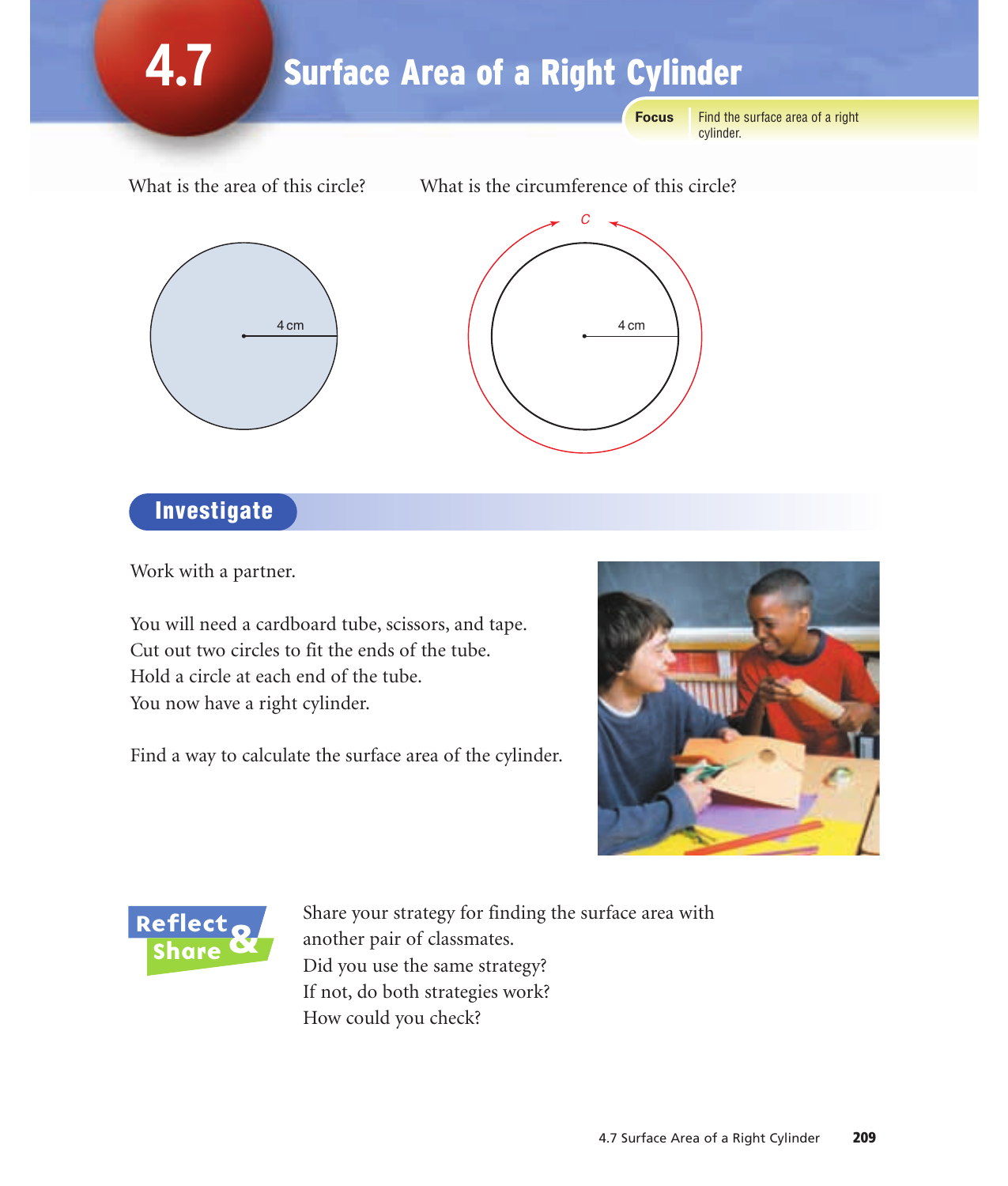#### **Connect**

The bases of a right cylinder are 2 congruent circles.

The curved surface of a cylinder is a rectangle when laid flat.

These 3 shapes make the net of a cylinder.



The surface area of a cylinder =  $2 \times$  area of one circular base + area of a rectangle Label the cylinder and its net.



The width of the rectangle is equal to the height of the cylinder. The length of the rectangle is equal to the circumference of the base of the cylinder.

So, the area of the rectangle = circumference of base  $\times$  height of cylinder

When a cylinder is like a cardboard tube and has no circular bases, its surface area is the curved surface only: Curved surface area = circumference of base  $\times$  height of cylinder



### *Example 1*

Find the surface area of this cylinder.

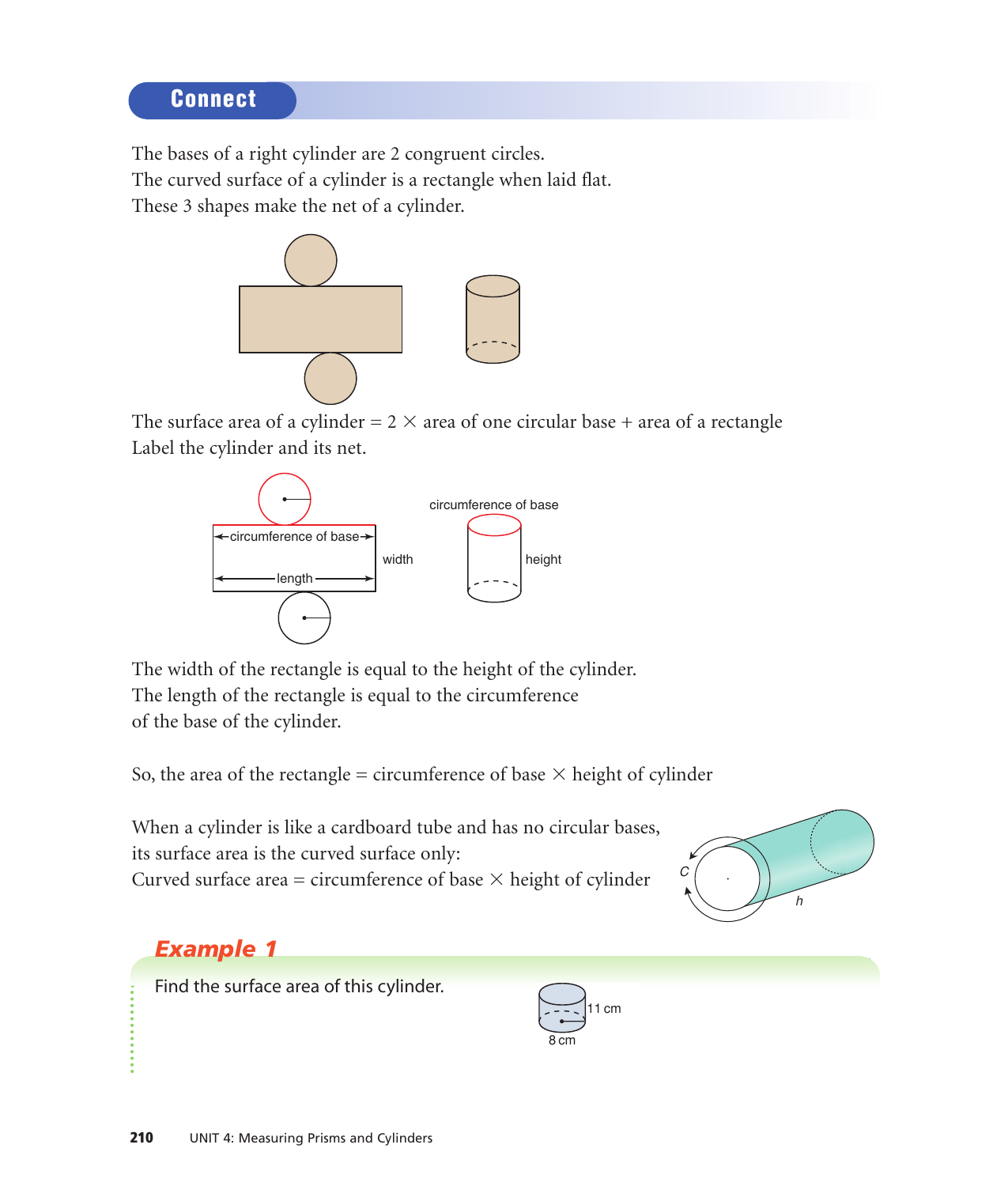#### ▲ *A Solution*

Sketch the net.

Surface area =  $2 \times$  area of one circle  $+$  area of the rectangle

• The area of the circle is:  $A = \pi r^2$ Substitute:  $r = 8$ So, area of circle is:  $A = \pi \times 8^2$  $\dot{=} 201.06$ • The area of the rectangle = circumference  $\times$  height  $= 2\pi r \times h$ Substitute:  $r = 8$  and  $h = 11$ Use a calculator. For  $\pi$ , press the  $\pi$  key. The area of the rectangle =  $2\pi \times 8 \times 11$  $\dot{=} 552.92$ Surface area  $\dot{=} 2 \times 201.06 + 552.92$  $= 955.04$ The surface area of the cylinder is about 955 cm<sup>2</sup>.



#### *Example 2*

A manufacturer produces a can with height 7 cm and diameter 5 cm. What is the surface area of the label, to one decimal place?

#### ▲ *A Solution*

Sketch the can.

The label does not cover the circular bases. So, the surface area of the label is equal to the curved surface area of the can.



Curved surface area  $=$  circumference of base  $\times$  height of cylinder

$$
= \pi d \times h
$$
  
Substitute:  $d = 5$  and  $h = 7$ 

Use a calculator. For  $\pi$ , press the  $\pi$  key.

Curved surface area  $= \pi \times 5 \times 7$  $\dot{=} 109.956$ 

The surface area of the label is 110.0 cm<sup>2</sup>, to one decimal place.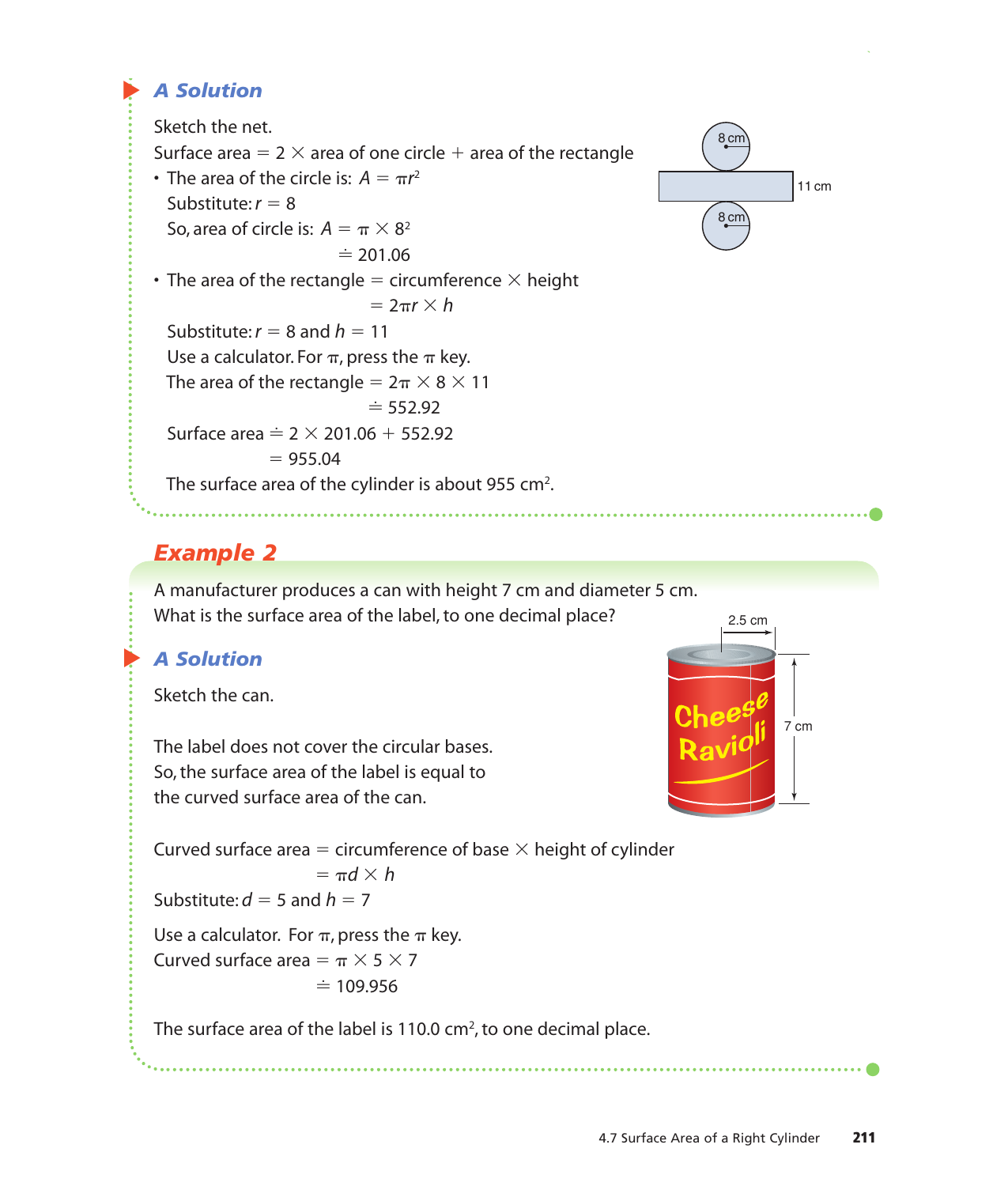

- 1. In *Example 2*, what is the surface area of the can? The can is opened and one end removed. What is the surface area of the open can?
- **2.** What is an algebraic formula for the surface area of a right cylinder with height *h* and radius *r*?
- 3. Why is the surface area of a cylinder always approximate?

#### **Practice**

#### *Check*

Give each area to the nearest square unit.

4. Find the area of each net.



5. Describe the cylinder that each net in question 4 forms.

6. Calculate the curved surface area of each tube.



7. Find a right cylinder in the classroom. Use thin string to find its circumference. Use a ruler to measure its radius and height. Calculate the surface area of the cylinder.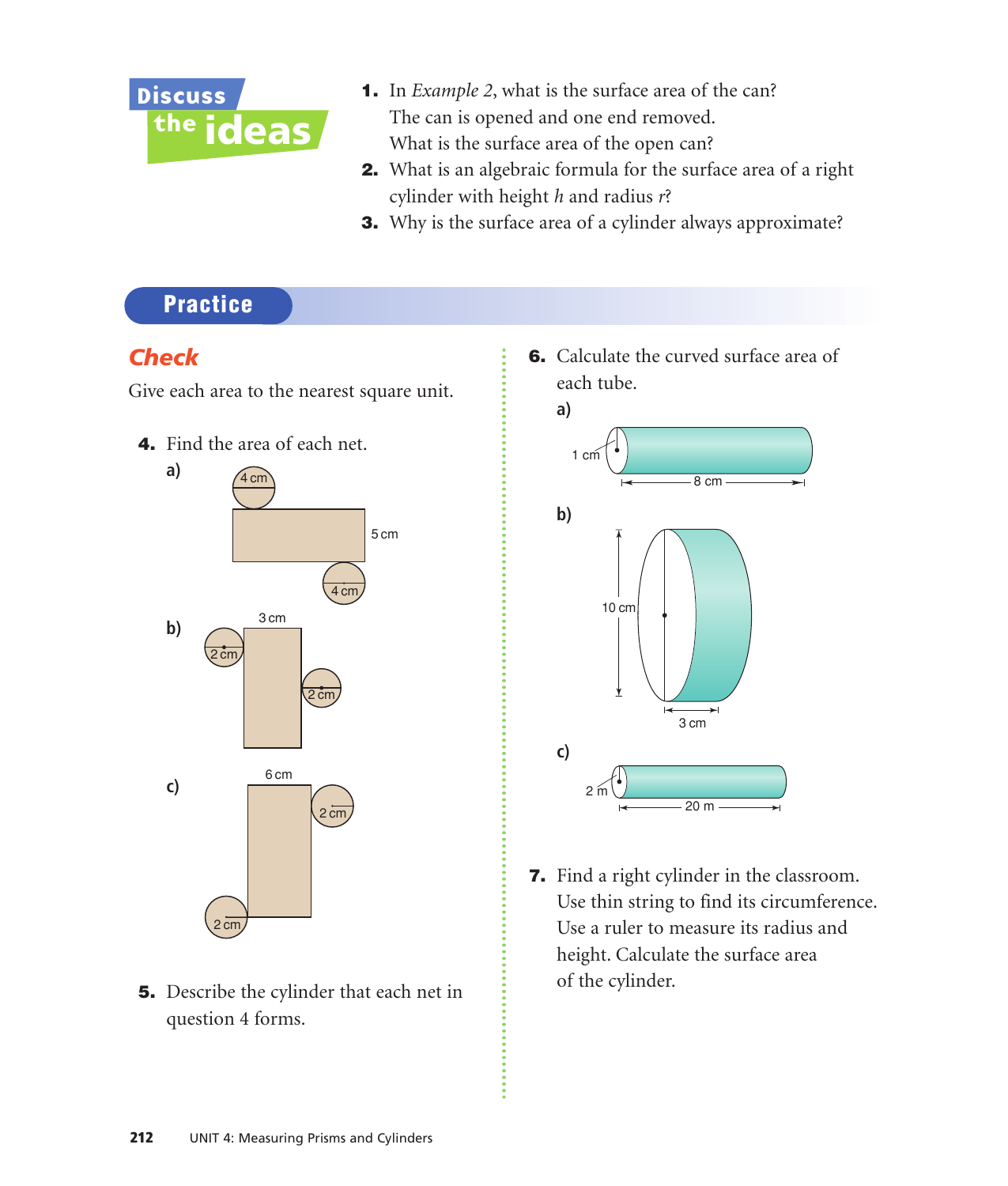## *Apply*

**8.** Calculate the surface area of each cylinder.



- 9. A cylindrical tank has diameter 3.8 m and length 12.7 m. What is the surface area of the tank?
- 10. Cylindrical paper dryers are used in pulp and paper mills. One dryer has diameter 1.5 m and length 2.5 m. What is the area of the curved surface of this dryer?
- 11. A wooden toy kit has different painted solids. One solid is a cylinder with diameter 2 cm and height 14 cm.



- **a)** What is the surface area of the cylinder?
- **b**) One can of paint covers 40 m<sup>2</sup>. Each cylinder is painted with one coat of paint.

How many cylinders can be painted with one can of paint?

#### 12. **Assessment Focus**

A soup can has diameter 6.6 cm. The label on the can is 8.8 cm high. There is a 1-cm overlap on the label. What is the area of the label?

- **13.** A hot water tank is cylindrical. Its interior is insulated to reduce heat loss. The interior has height 1.5 m and diameter 65 cm. What is the surface area of the interior of the tank? Give the answer in two different square units.
- 14. A tom-tom hoop drum is made of stretched membranes, called heads, which are held tightly across a tubular shell. The drum has diameter 30 cm and height 30 cm. The shell of the drum is made of 5 layers of birch sheathing.



- **a)** How much sheathing is needed to make the shell?
- **b)** Suppose the drum has two heads. How much membrane would you need to make the heads? What assumptions do you make?